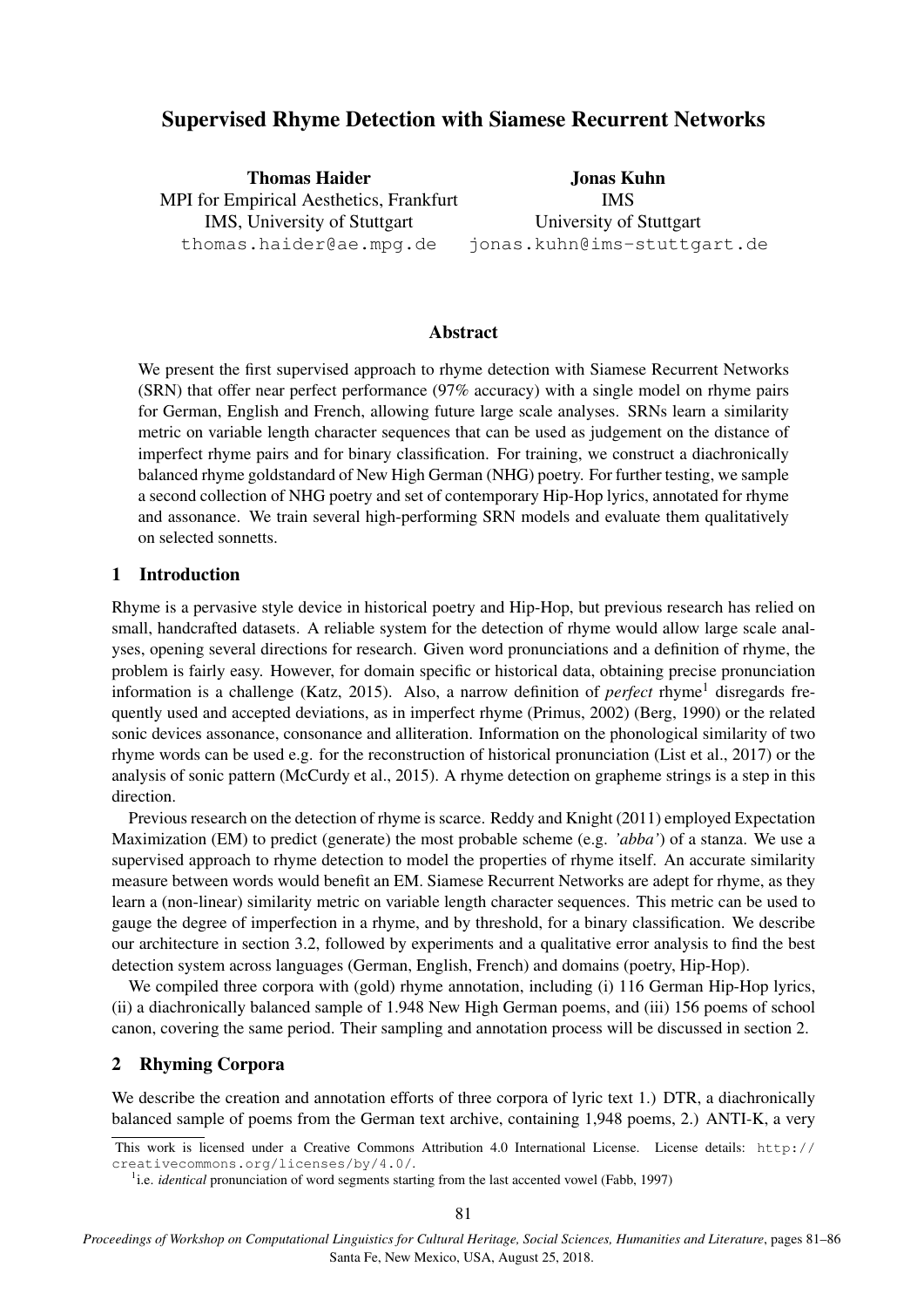|               | #Poems | <b>Stanzas</b> | Verses  | Words     | <b>Rhyme Pairs</b> | Authors |      | Poems/Author |
|---------------|--------|----------------|---------|-----------|--------------------|---------|------|--------------|
| Corpus        |        |                |         |           |                    |         | avg. | median       |
| <b>HIPHOP</b> | 116    | 789            | 6.390   | 52,759    | 2.489              | 41      | 2.8  |              |
| <b>ANTI-K</b> | 156    | 731            | 3.603   | 20.412    | 1.440              | 50      | 3.1  |              |
| <b>DTR</b>    | 1.948  | 8.147          | 40.523  | 251,730   | 13.785             | 57      | 33.5 |              |
| <b>DTL</b>    | 28.275 | 74.523         | 507,663 | 3.557.632 |                    | 75      | 377  | 139          |

Table 1: Size statistics of German poetry corpora

clean (and small) set of 156 poems of school canon, and 3.) HIPHOP, 116 Hip-Hop lyrics. All corpora were annotated for rhyme schema on stanza level. We extract rhyme pairs and non-rhyme pairs based on schema indices. Given a schema, matching indices ('aa') yield a rhyme pair, while non-matching indices ('ab') yield a non-rhyming pair. For a schema 'abba' we retrieve two rhymes and four non-rhymes. See table 1 for size statistics of the corpora. We will publish our datsets on github.<sup>2</sup>

#### 2.1 DTR: German Text Archive Rhyme Gold

The German text archive (Deutsches Textarchiv<sup>3</sup>, or DTA) is a corpus of New High German (NHG) texts. It is appealing because the editions are well curated, it contains gold POS (STTS) annotation, orthographic corrections and faksimiles, and the selection of authors and editions represents a small Canon for NHG poetry. DTA is balanced over four broad genres and includes 131 documents of *lyric poetry* (DTL). These documents span over 75 authors, where each document has only one author, typically in form of an anthology or collection. The DTL corpus contains in total 28,275 poems, stretching over 3,557,632 word token.

To create a rhyme schema goldstandard DTR we draw a diachronically balanced sample from DTL. We divide our timeline by 20-year wide slots (1630 - 1650, ..., 1790 - 1810, ..., 1890 - 1913), aiming at 500 stanzas per slot (allowing  $\pm 10\%$ ). We left the original poems intact, sampling until the desired number of stanzas was fulfilled with complete poems. Additionally, an author needs to contribute enough poems within a std. deviation from the mean. No stanzas longer than one standard deviation over 12 lines (24) were allowed. DTR eventually contains 1,948 poems over 8,147 stanzas..

Students then annotated rhyme schema on stanza level (e.g. 'abba'). Annotators were instructed on rhyme, enumerating the most frequent imperfections (e.g. vowel rounding). For training and to inter-annotator agreement, each student annotated Georg Trakl's 1913 'Gedichte', 51 poems over 251 stanzas. Schemas were annotated directly in inline XML TEI P5, with the Oxygen XML editor to validate against RELAXng. Three annotators achieve .95–.97 Cohen  $\kappa$  among each other, measured on stanza label overlap. Reading stanzas vertically and annotating (typing) stanzas horizontally is prone to errors, generating false positives and negatives.

DTR yields 16,440 rhyme pairs. The list of these pairs was revisited. Out of 1.500 pairs, 244 did not actually rhyme (16% noise) and 17 instances were assonances. The remaining 1,200 pairs were split to a dev set and a untouched test set (both with neg. pairs from inverse schema indices). For further experiments, we clean the entire set which reduces the total set to 13,785 positive pairs.

#### 2.2 ANTI-K: Lyrik.Antikoerperchen

The website lyrik.antikoerperchen.de provides a platform for students to upload essays about famous poems. These are neatly formatted in HTML, with clean line/stanza segmentation and reliable metadata, i.a. author, year, number of sentences, literary period, genre. The 156 poems (731 stanzas) are dispersed over 50 authors and over the NHG timeline. ANTI-K was was annotated by a competent student and re-checked. ANTI-K yields 1,440 rhyme pairs.

### 2.3 HIPHOP-R: Hip-Hop Rhyme

We collected 116 German Hip-Hop song texts and annotated them on rhyme and assonance (repetition of vowels). We retrieved the documents in plain text from hiphoplyrics.de, mainly covering the

<sup>2</sup>github.com/thomasnikolaushaider

<sup>3</sup>deutschestextarchiv.de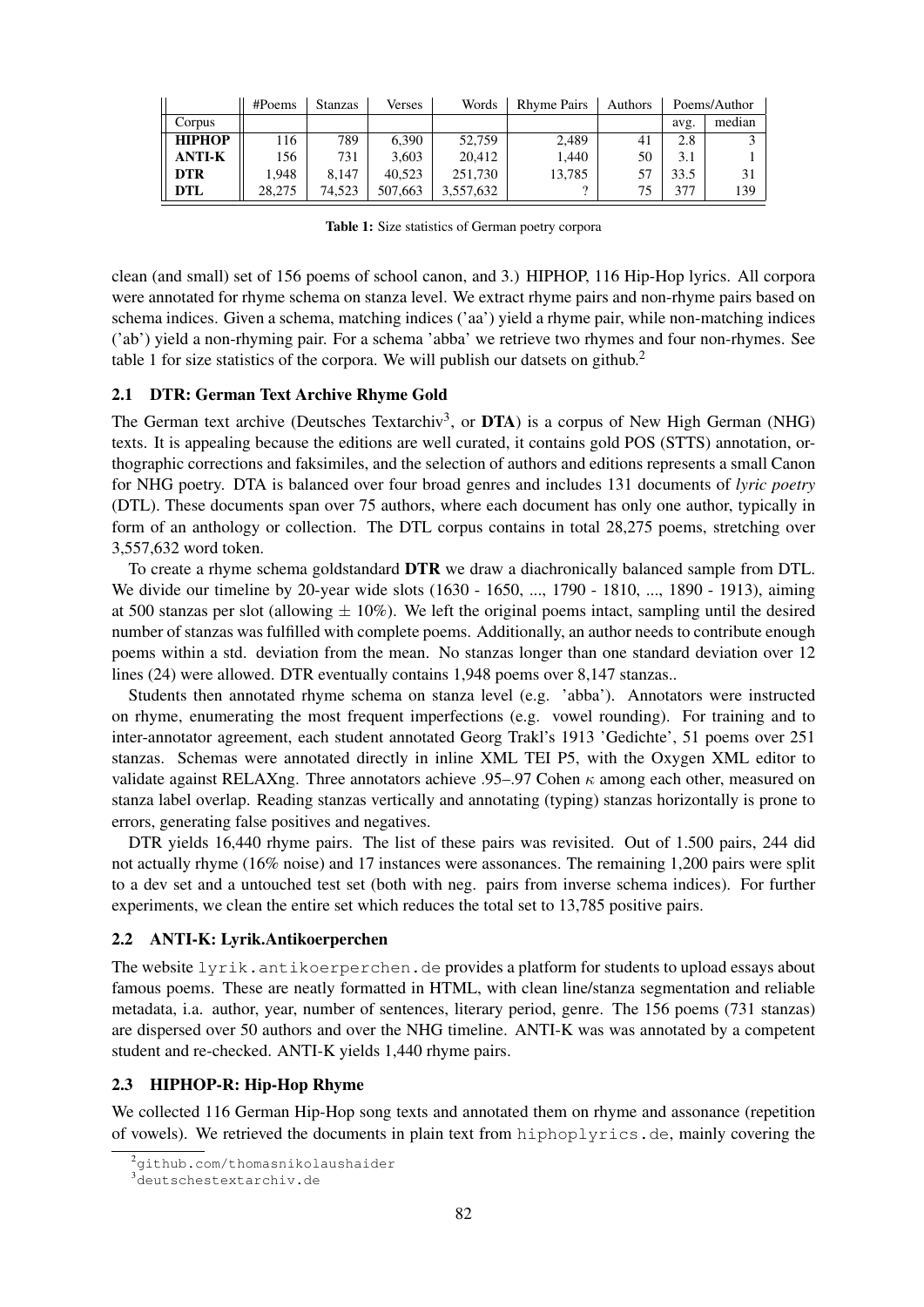90's and 2000's, with 1–4 texts per author. Hip-Hop differs from lyric poetry in the regard that it makes heavy use of internal rhyme and assonance. As the annotation of internal rhyme is very time consuming, we confine our analysis to end-rhyme. Yet, assonances and rhymes often form a complex schema, so we decided to mark assonances with capital letters in the stanza level rhyme schema to extract them separately. We retrieve 2,489 rhyme pairs and 1,032 assonance pairs.

## 2.4 English and French Rhyme Gold

In order to analyze the similarity of rhymes within a graph structure, Sonderegger (2011) compiled a synchronous goldstandard of rhyme schema and their corresponding words. This dataset was modified to include diachronous variation and was used by Reddy and Knight (2011). The dataset includes 12,000 stanzas, yielding 54,000 rhyme pair token. The French rhyme standard includes 2,814 stanzas that yield 18,834 rhyme pair token.

# 3 Experiments

We introduce Siamese Recurrent Networks for supervised rhyme detection and it test it for English, French and for three German datasets. We ensure that no rhyme pair in the test sets occurs in the training set. We test on held out data (dev and test) from DTR (*dta*), on ANTI-K (*anti*), on Hip-Hop rhymes (only rhymes) (*hip*) plus assonances (*hipa*). We train several well performing models that then undergo a qualitative error analysis. We also include results from an EM baseline, although stanza and pair accuracy cannot be directly compared.

# 3.1 Schema inference with EM

We train Expectation maximization (EM) as described in Reddy and Knight (2011) on our two poetry corpora with the code provided by Sravana Reddy.<sup>4</sup> For certain experiments on English, they report accuracy up to .88 F1. Table 2 lists the results for two German corpora. When initialized orthographically, we achieve over .70 in accuracy. EM is initialized either uniformly (uni) or with orthographic overlap (orth) of potential rhyme words.

| train | test | -uni | orth |
|-------|------|------|------|
| anti  | anti | .63  | -77  |
| dta   | anti | .37  | 71   |

Table 2: Accuracy of EM on German stanzas

# 3.2 Siamese Networks

Siamese recurrent networks (SRN) have been successfully applied in NLP applications to measure the distance of texts, both on the level of characters and words. Neculoiu et al. (2016) use it for job title normalization, Mueller and Thyagarajan (2016) on sentence similarity and Das et al. (2016) for *Quora* question pair retrieval.

A SRN consists of two identical recurrent sub-networks that learn a vector representation from input pairs. The sub-networks each receive a rhyme word as character embedding vector and encode it through several layers of bidirectional Long Short Term Memory (biLSTM) Networks. The activations at each timestep of the final biLSTM layer are averaged to produce a fixed-dimensional output. This output is projected through a single densely connected feedforward layer. The respective dense layers are then connected at their outputs through an energy function. The energy of the model is then the similarity between the embeddings of x1 and x2. Our architecture, as that of Neculoiu et al. (2016) uses a cosine distance and a pair of three (later four) stacked biLSTM layers. The model learns through positive and negative examples and optimizes against accuracy and contrastive loss. Binary classification is carried out by setting a threshold of .5 for the cosine value (0-1). See figure (2) for an illustration of our architecture, as proposed by Neculoiu et al. (2016).

<sup>4</sup>https://github.com/sravanareddy/rhymediscovery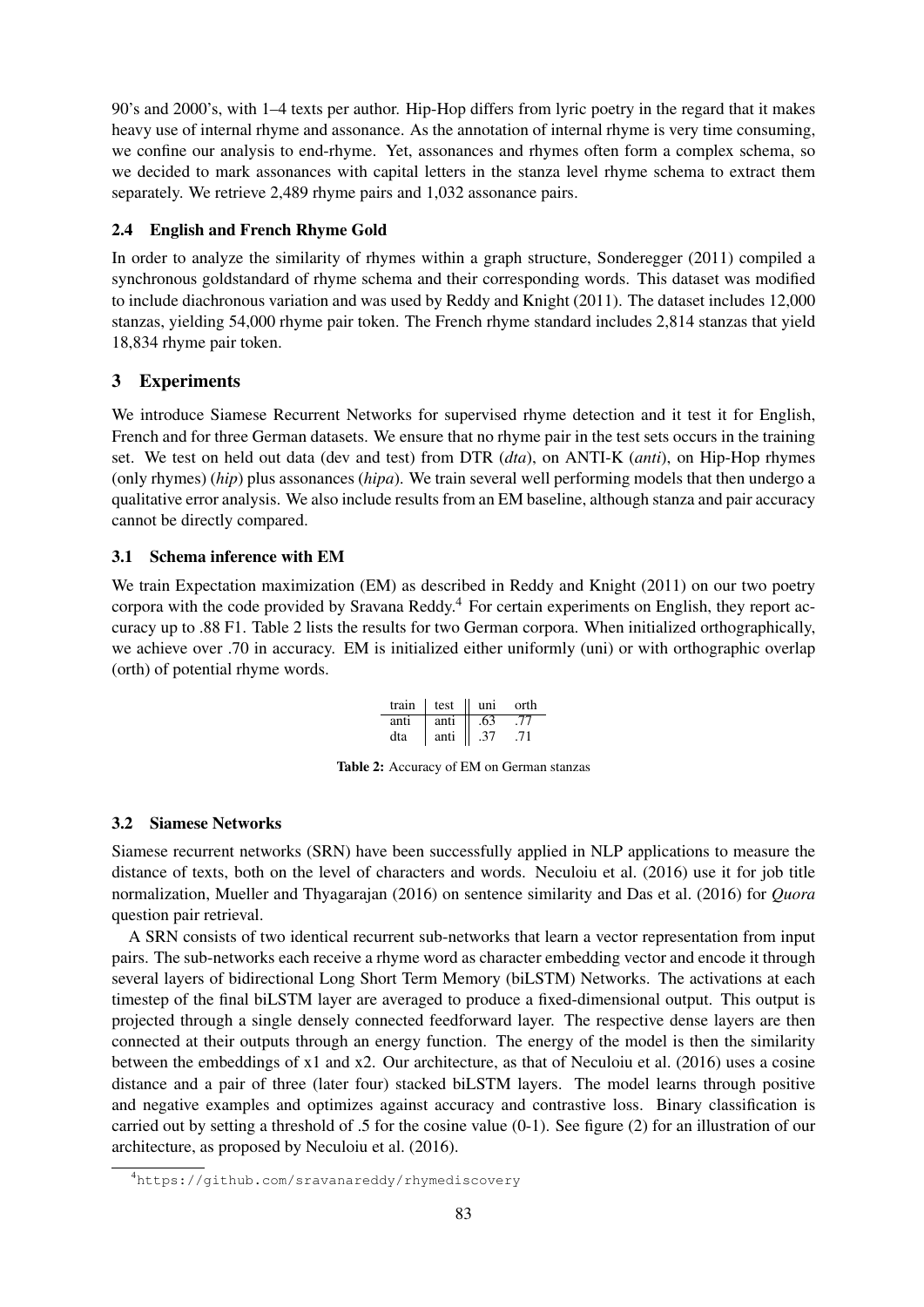Our architecture is implemented in tensorflow. The initial codebase was provided by the github user *dhwajraj*. <sup>5</sup> Our parameter are as follows: *character embedding* is set to 100 dimensions. We experiment with the number of hidden units between the LSTM layers  $(20 - 100)$ , settling on 50. We train 100 epochs, use a batch size of 64, leave dropout at 1.0 and L2 reg. at 0.0. Lastly, the system uses a random 80/20 train/dev split. Maximum document length is set to 30.

### 3.2.1 Binary Classification

In our initial setup we created only positive rhyme pairs and shuffled the words to generate negative examples at a ratio of 2:3 positive to negative examples.We train a model on the full DTR dataset of rhyme pair token (token23), i.e. pairs occur multiple times, and then removed redundant pairs and trained only on singular types ( $type23$ ). We find that 5000 pairs already offer sufficient accuracy on DTA and ANTI (.96 on dta, .94 on anti). Both models are trained on three LSTM layers with 50 hidden units. We use this configuration to train models on 10,000 and 30,000 rhyme pairs from our English data and achieve .96 and .97 points accuracy on 5000 held out pairs (plus 5000 negative). We also train a 1:1 model on 12,000 French rhymes and test 3000 held out pairs (plus 3000 negative). Here, we also achieve .97 acc..

Subsequently, for German, we train on a 1:1 and a 1:4 ratio. (Neculoiu et al. (2016) report an ideal ratio of 1:4 for job title normalization). At 1:4, despite the large amount of data, the model only achieves .93 accuracy. For the 1:1 ratio, we first select 10.000 pairs (both positive and negative) to evaluate the number of LSTM layers, where four layers performed better overall than three or five layers. We train a model on four layers ( $type11$ ) over the full dataset with 30 hidden units and achieve .98 acc. on the dta dev set, followed by the slightly noisier anti set (.96). We then gradually increase the training set to plot a learning curve against our four test sets. See figure (1) for the learning curve.



Figure 1: Learning rate of model type11 Figure 2: Siamese architecture, from (Neculoiu et al., 2016)

The reason why *anti* performs slightly worse is most likely owed to the noise introduced by wrong schema annotation. Training on dta and testing on Hip-Hop (hip) only achieves .88 accuracy. Generally, for a given test-set all three models exibit very similar performance. Hip-Hop rhyme is not detected that well from a model trained on historical poetry, as the language variety (slang, code switching) somewhat differs. Also, the bottom curve (hipa) indicates that assonances were not learned by this model, noticeably lacking in recall. Since the pairs retrieved from DTR included 16% noise, we decided to again manually correct the rhyme pair training set of DTR. We train another model  $(clean11)$  with the same parameters (but 50 hidden units), getting .98 accuracy.

### 3.2.2 Language & Domain Independence

We train two models with three and four layers and 50 epochs on all three languages (German, English, French). Each language contributes 20,000 pairs, evenly split for positive and negative examples. We report the 4-layer model in table 3 (4indep). Both models are on par with all previous approaches, in some cases even outperforming models trained on a single language. To further minimize the error

<sup>5</sup>github.com/dhwajraj/deep-siamese-text-similarity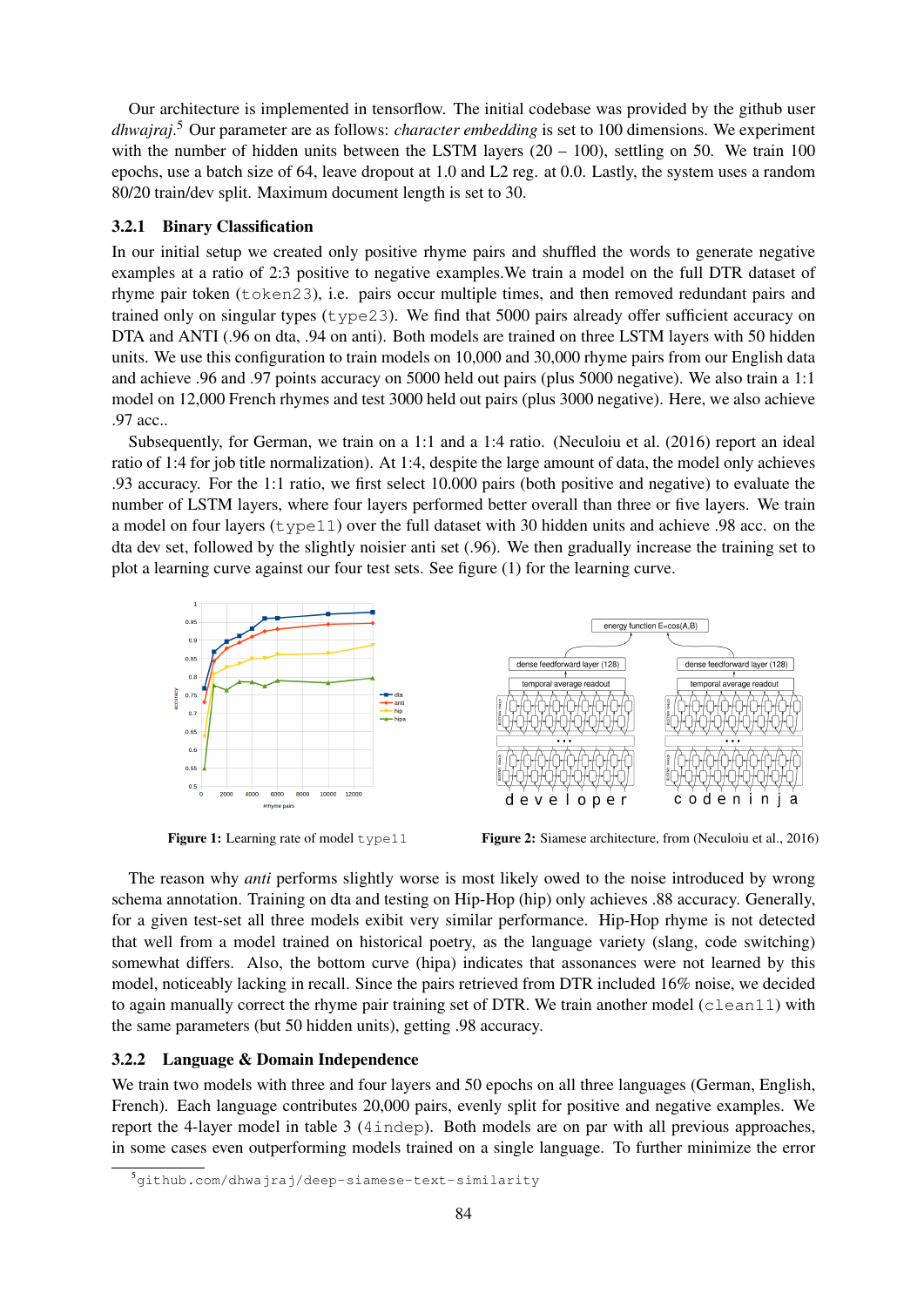on Hip-Hop, we include 4,000 (pos.+neg. 1:1) pairs from Hip-Hop into the lang. independent dataset and set aside the remaining 978 pairs for testing. We train on the same parameters (4indeph), and see improvement for Hip-Hop (.92 F1, .96 prec, .89 recall) while all other testsets remain stable and even slightly improve.

|      | dta DE |      | anti DE | hip DE | ENG  | FR   |
|------|--------|------|---------|--------|------|------|
|      | dev    | test |         |        |      |      |
| Acc. | .976   | .960 | .961    | .892   | .965 | .963 |
| F1   | .976   | .960 | .960    | .885   | .965 | .963 |
| Prec | .970   | .954 | .965    | .948   | .959 | .960 |
| Rec  | .981   | .967 | .956    | .830   | .972 | .966 |

|  |  | Table 3: Lang. Independent Model 4indep |  |
|--|--|-----------------------------------------|--|
|--|--|-----------------------------------------|--|

| Schlegel    |            | Gryphius   |               | Kappus     |                     |  |
|-------------|------------|------------|---------------|------------|---------------------|--|
| a           | wieder     | a          | verheret      | a          | Klage               |  |
| h           | Reihen     | b          | Posaun        | h          | weh                 |  |
| h           | zweien     | h          | Carthaun      | h          | <b>Blütenschnee</b> |  |
| a           | nieder     | a          | gezehret      | a          | Tage                |  |
| a           | glieder    | a          | vmgekehret    | a          | Frage               |  |
| h           | dreien     | h          | zerhawn       | h          | geh                 |  |
| h           | gedeihen   | h          | schawn        | h          | see                 |  |
| a           | Lieder     | a          | durchfehret   | a          | wage                |  |
| $\mathbf c$ | kränzen    | Ċ          | blutt         | $\ddot{c}$ | triibe              |  |
| d           | dünket     | $\ddot{c}$ | flutt         | d          | Sommernächte        |  |
| e           | Gesetze    | d          | fortgedrungen | e          | wann                |  |
| d           | winket     | e          | todt          | c          | Liebe               |  |
| Ċ           | Gränzen    | e          | noth          | d          | möchte              |  |
| e           | Gegensätze | d          | abgewzungen   | e          | kann                |  |

Table 4: Rhyme words and schema of three sonnetts

### 3.2.3 Qualitative Error Analysis

We conduct a small qualitative error analysis on three german sonnetts from different literary periods. They include a variety of imperfect rhymes and orthographic deviations. The first poem is by Schlegel, the second by Andreas Gryphius, and the third is by Franz Xaver Kappus. Table 4 lists the end words of these poems and the associated rhyme scheme. We generate pairs on all permutations of end words and evaluate our four models type23, token23 and token11, clean11 and the two independent models indep with and without Hip-Hop. When not mentioned for a poem, a model delivers perfect performance.

**Schlegel** clean11 and the indep models wrongly detect the mapping 'ei'  $\rightarrow$  'ä', therefore detecting (reihen, [g|k]ränzen), (zweien, [g|k]ränzen), etc..

Kappus type23 wrongly identifies (weh, Frage), (blütenschnee, Frage/wage), so it is probably matching on the final 'e'. type11 massively overgenerates on this poem with a precision .34 and perfect recall. This questions the overall sanity of this otherwise well performing model. The indephip model wrongly assigns very low cosine distance  $(\leq 1)$  to pairs that end with 'e', 'eh' or 'ee' such as (weh/geh, trübe/liebe), (Blütenschnee/See, trübe/liebe), e.g. (weh, trübe).

Gryphius The model type23 does not detect the historical spelling variation of the diphtong [aw] instead of [au] and consequently does not detect the following pair combinations: (posaun/carthaun, zerhawn/schawn). After manually correcting the words, the system does detect them. token23 additionally does not detect (schawn, zerhawn). Both indep models wrongly identify the combinations (blutt/flutt, todt/noth), probably matching on the 't'.

## 4 Conclusion

We have introduced three new poetry corpora for German and discussed their annotation with rhyme schema. Furthermore, we introduced a Siamese Recurrent Networks architecture to the detection of rhyme pairs and find that it learns this task with near perfect accuracy across languages. When switching domains from poetry to Hip-Hop we lose 10 points, and assonances are not that well detected. It is notable that SRNs can apparently compensate a noise level of 16% in the training set. Future research should determine the acceptable noise level. Finally, we have shown that a SRN can be trained on a dataset containing rhyme pairs of three languages and also a different domain without losing performance. But even though we achieve over 96% accuracy on pairs, each model exhibits individual errors in a qualitative error analysis, making it hard to determine an ideal model. While the independent models work well, they show some problems on particular character mappings.